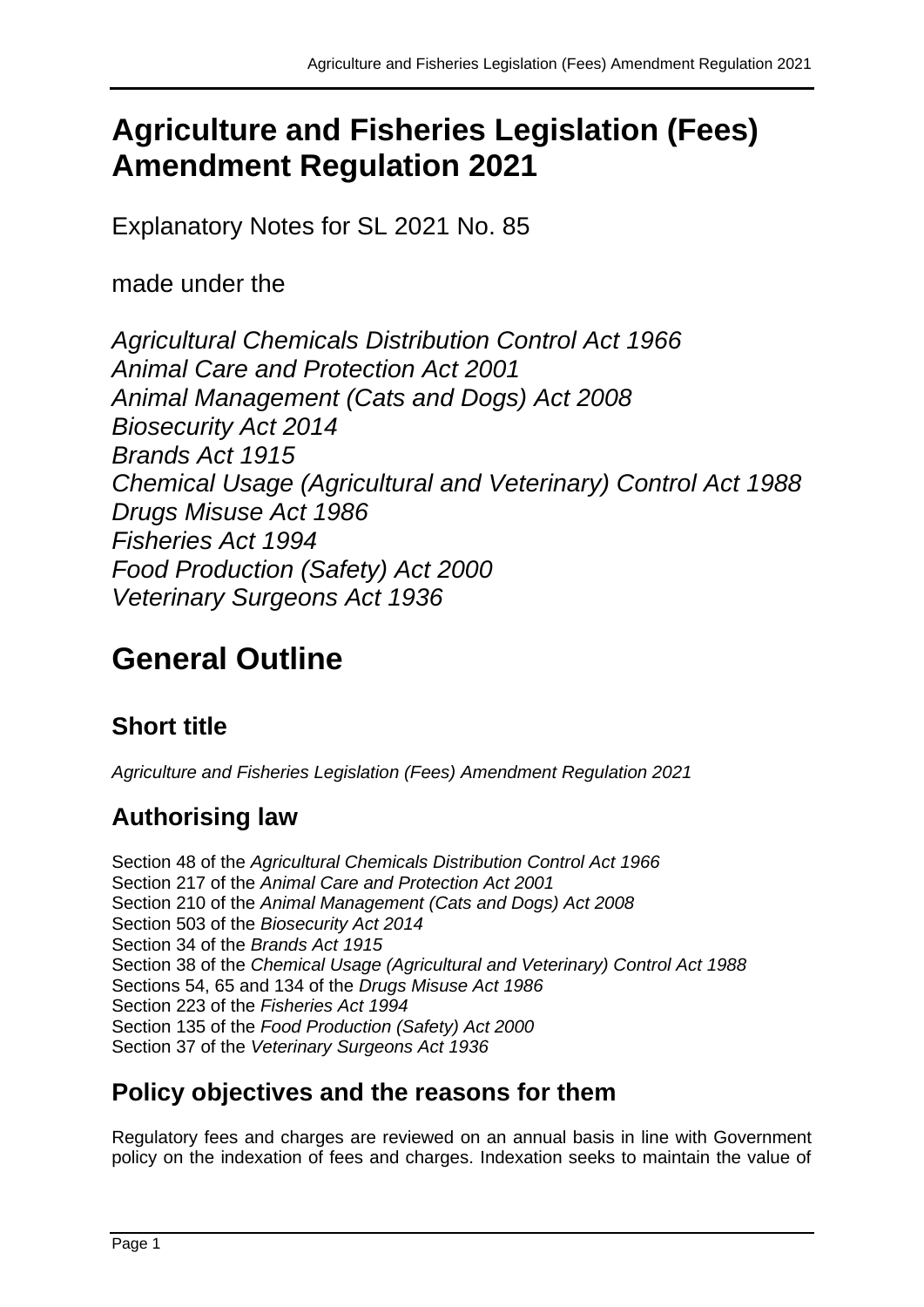the regulatory fee or charge over time relative to the anticipated increase in associated costs.

The Government Indexation Rate (GIR) for fees and charges is 1.70 per cent for the financial year 2021-22.

The objective of the *Agriculture and Fisheries Legislation (Fees) Amendment Regulation 2021* (the subordinate legislation) is to make amendments to give effect to the annual indexation of the regulatory fees and charges within the portfolio of the Minister for Agricultural Industry Development and Fisheries and Minister for Rural Communities. A further objective of the subordinate legislation is to make minor supporting and clarifying amendments directly related to the fee indexation. The fees and charges to be increased by the subordinate legislation are prescribed in the following regulations:

- *Agricultural Chemicals Distribution Control Regulation 1998*
- *Animal Care and Protection Regulation 2012*
- *Animal Management (Cats and Dogs) Regulation 2019*
- *Biosecurity Regulation 2016*
- *Brands Regulation 2012*
- *Chemical Usage (Agricultural and Veterinary) Control Regulation 2017*
- *Drugs Misuse Regulation 1987*
- *Fisheries (General) Regulation 2019*
- *Food Production (Safety) Regulation 2014*
- *Veterinary Surgeons Regulation 2016.*

#### **Achievement of policy objectives**

The subordinate legislation achieves its objective by amending the above regulations to increase most fees and charges within the portfolio of the Minister for Agricultural Industry Development and Fisheries and Minister for Rural Communities by the GIR of 1.70 per cent for the financial year 2021-22.

The only exception to is fees for the Stocked Impoundment Permit Scheme (SIPS) in the *Fisheries (General) Regulation 2019* which will increase this year for the first time in five years. Government policy was to fix SIPS fees for the five-year period from 1 July 2016 and to index the fees after the five years by the cumulative amount of the GIR and then round the fees to the next highest dollar to increase efficiency at the point of collection. The Amendment Regulation has indexed the SIPS fees in accordance with this policy.

The subordinate legislation also amends section 195 of the *Fisheries Legislation Amendment Regulation 2020* (FLAR). Section 195 of the FLAR amends the fees in schedule 6, part 2 of the *Fisheries (General) Regulation 2019* (FGR), to introduce or rename a number of existing fees for quota and effort managed fisheries. Section 195 of the FLAR will commence on 1 September 2021. For fees in section 195 of the FLAR which are existing fees, the fees were prescribed at the 2020-21 rate which is being indexed. Amendments will, therefore, be made to these fees to reflect the GIR of 1.70 per cent for the 2021-22 financial year. Without this amendment, the FLAR would have reverted the indexation of the fees in FGR to the 2020-21 level on its commencement.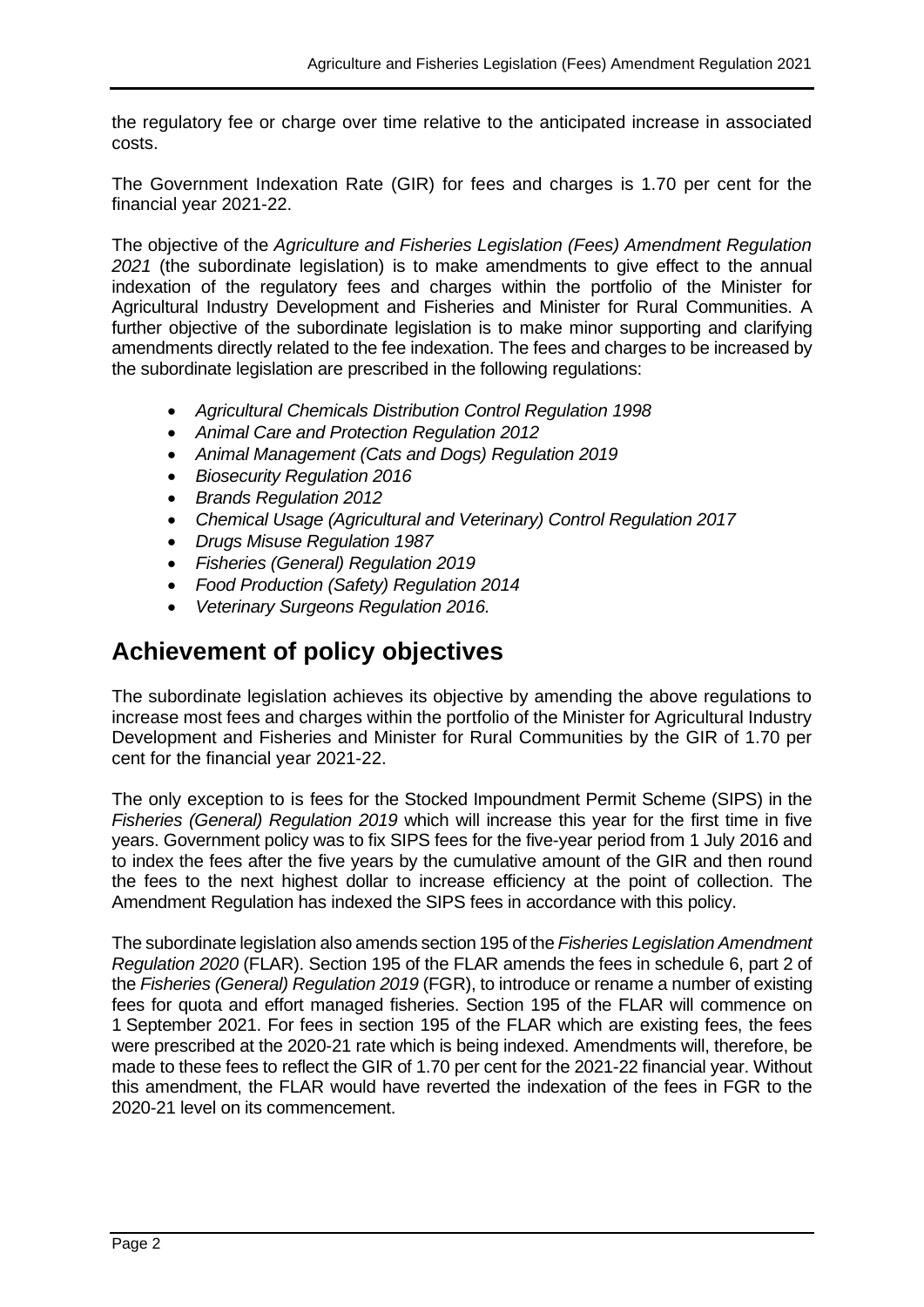Fees and charges in the *Food Production (Safety) Regulation 2014* will commence on 1 January 2022*.* This is because accreditations and auditor approvals are effective for a calendar year, from 1 January to 31 December each year.

All other amendments to fees and charges will commence on 1 July 2021.

Per the *Queensland Treasury Principles for Fees and Charges* (2020), the amended fees have been rounded to the nearest coinable value, unless the value is more than the indexation rate. However, some fees fisheries fees have been charged per unit and these fees have not been rounded because payees would generally have a large number of units.

#### **Consistency with policy objectives of authorising law**

The subordinate legislation is consistent with the policy objectives of the authorising Acts.

#### **Inconsistency with policy objectives of other legislation**

The subordinate legislation is not inconsistent with the policy objectives of other legislation.

#### **Benefits and costs of implementation**

The indexation of fees provides a mechanism understood by the community and industry to maintain price relativity, aiding the Government in formulating the state and departmental budgets.

The implementation costs for Government for the subordinate legislation are limited to adjusting systems, communication materials and forms that are relevant to the collection of fees. These are not considered to be significant and will be met from existing resources.

The increase to SIPS fees every five years instead of annually is administratively efficient as it removes complexity around the previous financial arrangements. Less frequent fee increases reduces costs for businesses selling permits because they need to implement changes less frequently.

#### **Consistency with fundamental legislative principles**

The subordinate legislation has been drafted with regard to, and is consistent with, fundamental legislative principles as defined in section 4 of the *Legislative Standards Act 1992.*

#### **Consultation**

The subordinate legislation has been self-assessed by the Department of Agriculture and Fisheries in accordance with the *Queensland Government Guide to Better Regulation*. The Department of Agriculture and Fisheries assessed that the fee indexation is excluded from further regulatory impact analysis on the basis of Category (h) - Regulatory proposals that put forward annual fee variations in line with or below a government endorsed indexation factor.